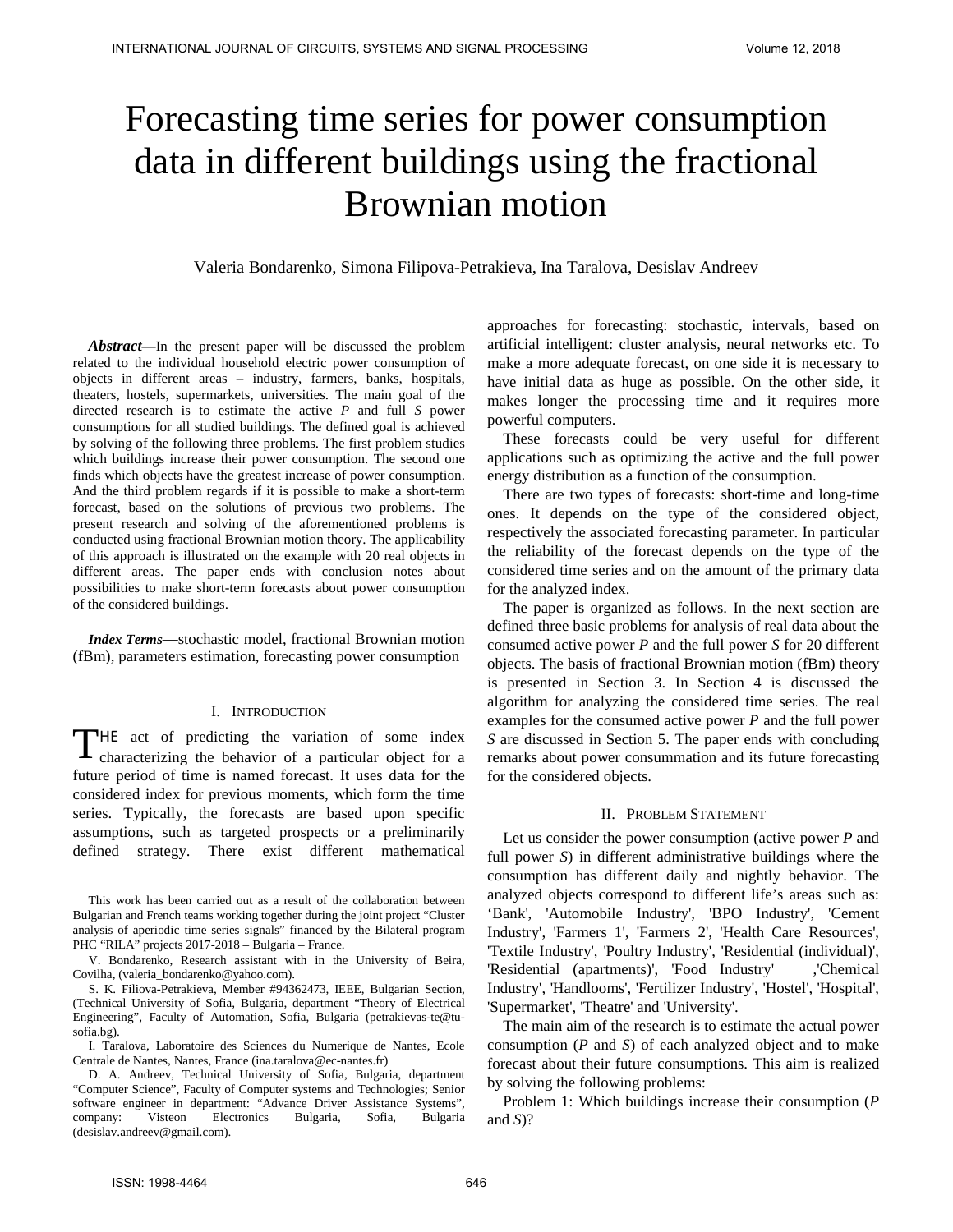Problem 2: Which buildings have the greatest increase of their consumption (*P* and *S*)?

Problem 3: If it is possible to make a short-terms forecast, based on the results from the solutions of Problems 1 and 2?

# III. BASIC CONCEPTIONS IN FRACTIONAL BROWNIAN MOTION (FBM) THEORY

Consider an observed trajectory  $x(t)$ ,  $t \in [0;T]$ , which is describing the stochastic evolution of some dynamic object. The mathematical model of this trajectory is defined as a random process  $\xi(t)$ , where:

$$
x(t)=X(t),
$$

where  $X(\bullet)$  is relization of the process  $\xi$ .

As a rule, it is chosen as a model random process with known characteristics. Direct use of this definition requires a broad class of these processes. On the other hand, this class includes Gaussian and Markov processes. Let us introduce another definition of continuous mathematical models for the observed trajectory  $x(\bullet) \in C[0; T]$  using nonlinear conversion. INTERNATIONAL JOURNAL DEVICE OF THE SECTION AND SIGNATURE (EQ. 2) The second of the section of the section of the section of the section of the section of the section of the section of the section of the section of the se

Definition. Mathematical model of observed trajectory  $x(t)$ is a pair  $(\Phi, \xi)$ , where  $x(t) = \Phi(X(\bullet))(t)$ ,  $\xi(t)$  is a random process with known characteristics, Φ is a reversible conversion in  $C(0; t)$ .

Let's assume 
$$
t = t_k
$$
,  $k = 1, ..., n$ ,  $t_k = t_1 + (k-1)\frac{T-0}{n}$ ,  $t_1 = 0$ ,

 $x_k = \Phi(X(\bullet))(t_k)$  is a model of the observed time series  ${x_1, x_2, ..., x_n}.$ 

Let us call  $\xi$  as a basic process of the model.

One of the most popular Markov models of time series is Gaussian random process, and fractional Brownian motion (fBm). The large use of this process is caused by its "convenient" properties, which are described below.

Fractional Brownian motion is defined as a Gaussian random process with characteristics:

$$
B_H(t), E{B_H(t)} = 0, B_H(0) = 0
$$

$$
E\{B_H(t)\} . B_H(s) = \frac{1}{2} \left(t^{2H} + s^{2H} - |t - s|^{2H}\right)
$$

Note that with  $H = 0.5$  we get a standard Wiener process, where *H* indicates the Hurst exponent.

The smoothness of the trajectories of the process  $B_H(t)$  is defined by the parameter H: almost all the trajectories satisfy the Holder condition for regularity:

$$
\left|X(t) - X(s)\right| \le c \left|t - s\right|^{\alpha}, \ \alpha < H. \tag{1}
$$

which generalizes known Levy's result for the Wiener process [2, 3, 4].

The increments of fBm

$$
B_H(t_2) - B_H(t_1)
$$
,  $B_H(t_4) - B_H(t_3)$ ,  $t_1 < t_2 < t_3 < t_4$  form a Gaussian random vector with a correlation between the coordinates:

$$
\frac{1}{2}\left((t_4-t_1)^{2H}+(t_3-t_2)^{2H}-(t_4-t_2)^{2H}-(t_3-t_1)^{2H}\right)
$$
  
For discrete time:

For discrete time:

$$
\xi_k = B_H\left(\frac{k}{n}\right) - B_H\left(\frac{k-1}{n}\right),\,
$$

we obtain the correlation coefficient:

$$
\rho(\xi_j, \xi_k) = \frac{1}{2}(|k-j+1|^{2H} + |k-j-1|^{2H} - 2|k-j|^{2H}),
$$
 (2)

It means that increments form a stationary (in the narrow sense) sequence.

Let us mention some properties of fBm:

1. Changing time scale is equivalent to changing the "amplitude" - of the process:

$$
Law(B_H (at)) = Law\left(a^H B_H (t)\right).
$$

This equality denotes the coincidence of one-dimensional distributions of the processes:

$$
B_H\left(at\right) \text{ and } a^H B_H\left(t\right).
$$

This property is called self-similarity and it is useful for the analysis of time series.

2. Let us put in the formulae (2)  $j = k + n$ . Then the correlation coefficient:

$$
\rho\left(\xi_k, \xi_{k+n}\right) = \frac{1}{2} \bigg[ \left(n+1\right)^{2H} + \left(n-1\right)^{2H} - 2n^{2H} \bigg] \tag{3}
$$

When  $n \to \infty$  it follows:

$$
\rho_n = \rho(\xi_k, \xi_{k+n}) \sim H(2H - 1)n^{2H - 2}
$$
\n(4)

So**,** the increments memory decrease exhibits a power law; the increments are independent for  $H = 0.5$ . With  $H < 0.5$  the increments form the sequence with short memory, and for  $H > 0.5$  a sequence with a long memory. The sign of the correlation coefficient  $\rho_n$ , defined by formula (4), depends on the value of *H*:  $\rho_n < 0$ ,  $H < 0.5$ ;  $\rho_n > 0$ ,  $H > 0.5$ .

For  $H < 0.5$  the sequence  $\zeta_n$  of increments fBm is called "pink noise" and negativity of the variations indicates fast variability values. The process of fBm,  $H < 0.5$  is known as "antipersistent".

For  $H > 0.5$  the sequence  $y_n$  of increments fBm is called "black noise" and the fBm process is known as "persistent".

The original approach using stochastic and statistical analysis is based on real time series modeling assuming a hypothesis that their increments can be modeled by fBm. If the estimated Hurst exponent is bigger than 0.5 the process is called persistent and a forecast can be made.

## IV. THE SELECTION OF THE CONVERSION OF TIME SERIES

It requires initial analysis of the increments  $\{y_1, y_2, ..., y_n\}$  to determine the conversion  $\Phi$ .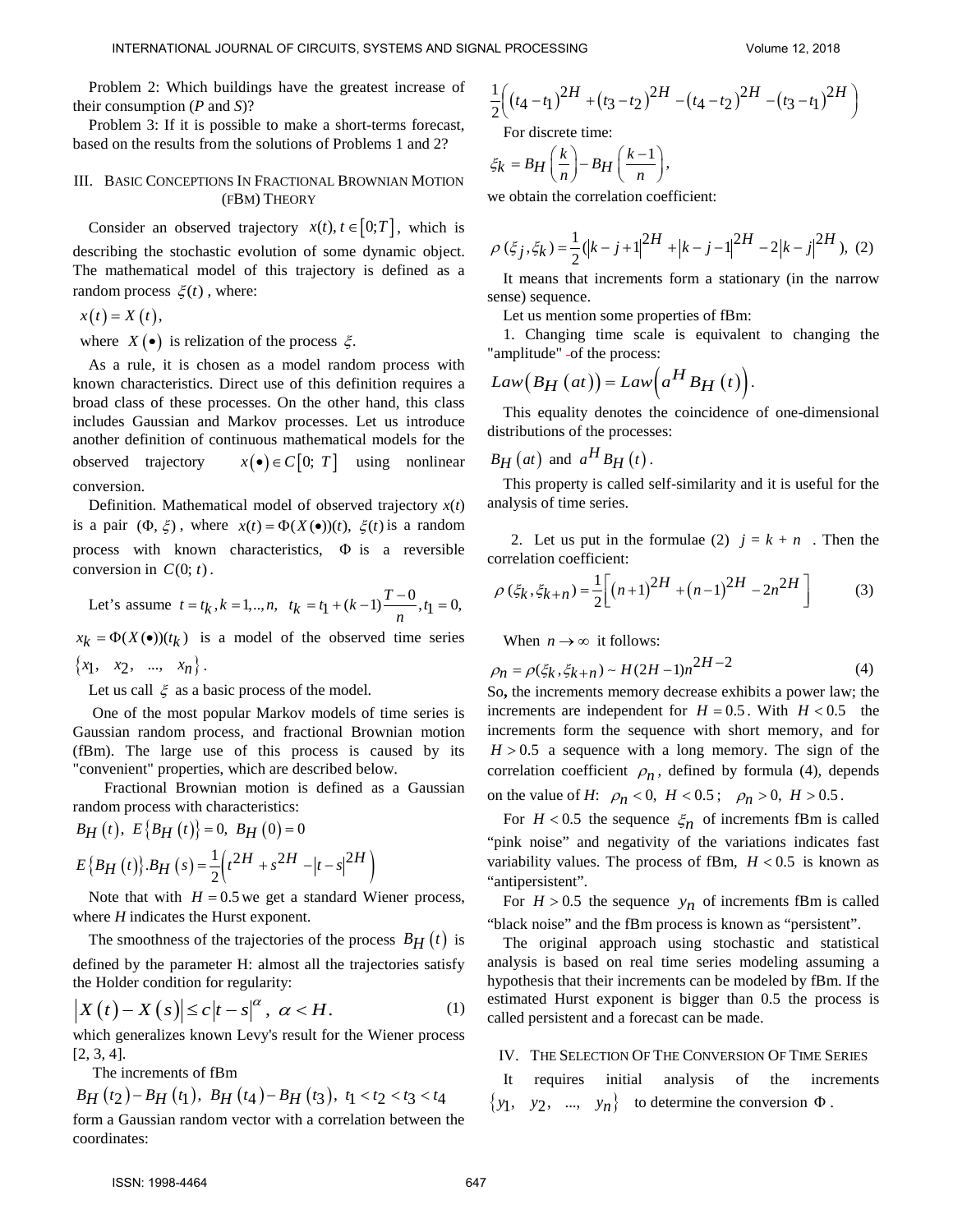In particular, is it necessary to estimate the one-dimensional distribution of the samples and the correlation. These actions are possible only with a large sample size ( $n > 5000$ ). We propose new empirical method of increments transformation  $\{y_1, y_2, ..., y_n\}$  into  $\{z_1, z_2, ..., z_n\}$  for a small sample, in order to satisfy required statistical properties (e.g. gaussianty).

Let us consider the increments  $y_k = x_{k+1} - x_k$ ,  $k = 1, \ldots, (n-1)$  and construct the statistics (kurtosis)

$$
d_n = \frac{\left(\frac{1}{n-1} \cdot \sum_{k=2}^{n} |y_k|\right)^2}{\frac{1}{n-1} \cdot \sum_{k=2}^{n} y_k^2},
$$

where dn- is equal to  $2/\pi$ - or Gaussian model.

If  $d_n$  is significantly different from  $2/\pi$ , it is necessary to replace the time series  $\{y_1, y_2, ..., y_{n-1}\}$  by the new sequence  $\{z_1, z_2, ..., z_{n-1}\}$ .

The general idea of approximation is a one-dimensional functional transformation  $g$  of each increment  $y_k$ , where  $g$  is an increasing odd function,

$$
z_k = g(y_k) .
$$

Let us assume

$$
\lim_{n \to \infty} \frac{\left(\frac{1}{(n-1)} \cdot \sum_{k=1}^{n-1} |g(y_k)|\right)^2}{\frac{1}{(n-1)} \cdot \sum_{k=1}^{n-1} (g(y_k))^2} = \frac{2}{\pi},
$$

where  $z_k = g(y_k)$  is assumed as a Gaussian random value. Let us demonstrate proposed algorithm with *g* as a power function.

Assume

$$
z_k = \text{sgn } y_k |y_k|^{\frac{1}{\lambda}} = \Phi^{-1}(y_k), \qquad (5)
$$

$$
y_k = \operatorname{sgn} y_k |z_k|^{\lambda} = \Phi(z_k), \ \lambda > 0 \ , \tag{5a}
$$

then

$$
d_n = \frac{\left(\frac{1}{n-1} \cdot \sum_{k=1}^{n-1} |z_k|^{\lambda}\right)^2}{\frac{1}{n-1} \cdot \sum_{k=1}^{n-1} |z_k|^{2\lambda}}
$$
(6)

 $d = \lim_{n \to \infty} d_n$ is equal to the ratio of the corresponding

If  $\zeta \sim \mathbb{E}\left(0, \sigma^2\right) \Rightarrow E|\zeta|^{\alpha} = \frac{2^2}{\sqrt{\pi}} \sigma^{\alpha} \cdot \Gamma\left(\frac{\alpha+1}{2}\right)$ α  $\zeta \sim \Xi\left(0, \sigma^2\right) \Rightarrow E\left|\xi\right|^{\alpha} = \frac{2^2}{\sqrt{\pi}} \sigma^{\alpha} . \Gamma\left(\frac{\alpha+1}{2}\right)$ , then  $2(\lambda+1)$  $\frac{1}{\sqrt{\pi}} \cdot \frac{2}{\Gamma(1)}$ 2 *d* λ  $\pi$   $\Gamma$ |  $\lambda$  $=\frac{1}{\sqrt{\pi}}\cdot\frac{\Gamma^2\left(\frac{\lambda+1}{2}\right)}{\Gamma\left(\lambda+\frac{1}{2}\right)}$  , NTD and the second of the control of the second interest in  $\mathcal{E} = \int_{0}^{2\pi} \int_{0}^{2\pi} f(x) dx$ <br>
Interest the angle of the control of the control of the second temperature interest into the second of the control of the seco

where the parameter  $\lambda$  is defined from the equations (5, 5a). Thus, the proposed approximation leads to the following model of original time series:

$$
x_k = \sum_{j=1}^k \operatorname{sgn}\left(\left|y_j\right|z_j\right|^{\lambda}\right).
$$

If we assume that the values of the sequence  $\{z_1, z_2, ..., z_n\}$  are increments of fBm, the Hurst exponent can be calculated by the following algorithm, as it can be seen from the proposed method:

1) Construct the statistic:

$$
R_1 = \frac{1}{n} \sum_{k=1}^{n} |z_k| = |\overline{z}|
$$

2) Calculate the matrix  $S_H^{-1}$ , where  $S_H$  is a correlation matrix of increments fBm :

$$
s_{jk} = \mathbb{E}\bigg[B_H\bigg(\frac{k}{n}\bigg) - B_H\bigg(\frac{k-1}{n}\bigg)\bigg]\cdot \bigg[B_H\bigg(\frac{j}{n}\bigg) - B_H\bigg(\frac{j-1}{n}\bigg)\bigg] = \rho(\xi_j, \xi_k)
$$

3) 
$$
Q = \frac{0.8}{R_1} \sqrt{\frac{S_H^{-1}z, z}{n-1}},
$$

The statistics *Q* **is** calculated for different Hurst exponent values with step  $(0.05 - 0.1)$  and the corresponding  $\hat{H}$  is calculated, such as:

$$
|Q(H) - 1| \to \min, \ \hat{H} = \arg\min |Q(H) - 1| \tag{6}
$$

4) Verify the following hypothesis *T*: *The statistics*   $\{z_1, z_2, ..., z_n\}$  which have been obtained by *transformation (5) of real data can be simulated by fractional Brownian motion increments*. The algorithm with known *H* is the following. Denote

$$
c = \frac{1}{n} \sum_{k=1}^{n} z_k^2,
$$

and assume that hypothesis *Т* is verified

mathematical expectations.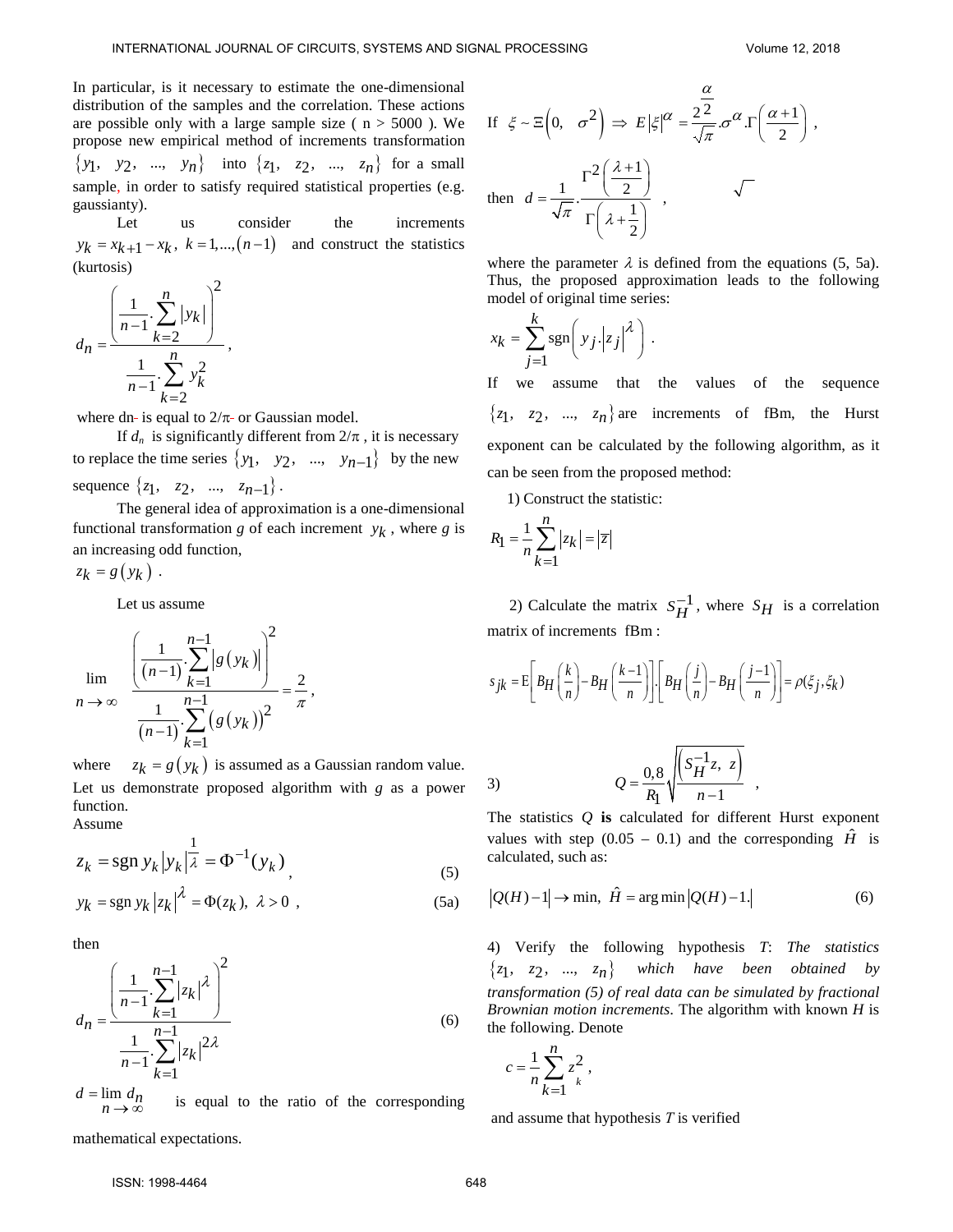$$
z_k = \sqrt{c}.\xi_k = \sqrt{c}.n^H \left( B \left( \frac{k+1}{n} \right) - B \left( \frac{k}{n} \right) \right).
$$

Assume 1 1 *k*  $v_k = \sum z_j$ *j* − = =  $\sum z_j$  and construct the statistics [5, 6]

$$
A_n = \frac{1}{n} \sum_{k=1}^n v_k . z_k^3, \qquad H \in (0; 0.5)
$$
  

$$
B_n = \frac{1}{n^{1+H}} \sum_{k=1}^n v_k^2 . z_k^3, \quad H \in (0; 0.5)
$$
  

$$
D_n = \frac{1}{n^{2H}} \sum_{k=1}^n v_k . z_k^3, \quad H \in (0.5; 1)
$$

If hypothesis  $T$  is true, there is convergence  $[1]$ :

$$
A_n \to -\frac{3}{2}c^2; \quad B_n \to 3c^{2,5}\eta; \quad D_n \to \frac{3}{2}c^2B^2 \ .
$$

The decision about the veracity of the hypothesis *T* is accepted by comparing the real values of the statistics with their theoretical limit values. Therefore, let us determine the deviation from the limit values for the statistic *An*

$$
\delta = \left| \frac{A_n - A}{A} \right|.
$$

The limit distribution functions for the statistics  $B_n$ ,  $D_n$ :

,

$$
F_1(x) = P\left\{3c^{2.5}\eta < x\right\} = \Phi\left(\frac{x}{3\sigma}c^{-2.5}\right);
$$
\n
$$
F_2(x) = 2\Phi\left(\frac{1}{c}\sqrt{\frac{2}{3}}x\right) - 1, \ x > 0,
$$

where  $\Phi$  is the Laplace function,  $\sigma = (2H + 2)^{-0.5}$ .

The hypothesis *T* is accepted, if:

$$
\delta < \beta_0, |B_n| < \beta_1, H < 0.5
$$
\nor

\n
$$
0 < D_n < \beta_2, H > 0.5
$$

where  $\beta_1, \beta_2$  are quantile distributions from  $F_1, F_2$  which correspond to the selected significance level  $\alpha = 0.1$ .

$$
\beta_1 = \frac{4,95c^{2,5}}{\sqrt{2H+2}}, \ \beta_2 = 4,08c^2, \text{ where } c = \overline{z}^2.
$$

### V. REAL EXAMPLES

Let us consider the consumed active power *P* and full power *S* for the following 20 objects. The data for individual household electric power consumption are saved each hour [7]. The considered buildings are: 'Bank', 'Automobile Industry', 'BPO Industry', 'Cement Industry', 'Farmers 1', 'Farmers 2', 'Health Care Resources', 'Textile Industry', 'Poultry Industry', 'Residential (individual)', 'Residential (apartments)', 'Food Industry' ,'Chemical Industry', 'Handlooms', 'Fertilizer Industry', 'Hostel', 'Hospital', 'Supermarket', 'Theatre' and 'University'.

The research aim is to estimate the power consumption (*P* and *S*) of each analyzed object. This aim is realized by solving the following problems:

Problem 1: Which buildings increase their consumption (*P* and *S*)?

Problem 2: Which buildings have the greatest  $\binom{7}{11}$  crease in their consumption (*P* and *S*)?

Problem 3: If it is possible to make a short forecasting, based on the results from the solutions of Problems 1 and 2?

Before starting the data processing all primary data have been normalized and the respective values of *P* and S take values in interval [0, 1]. Next, the primary data have been processed using linear approximation of the trend of the initial data and new sequences have been obtained in every example.

This is realized by the following steps:

- 1. Calculation of the increments
	- $y_k = x_{k+1} x_k, \ k = 1, \ldots, (n-1).$
- 2. Construction of the new sequence

 $\{z_1, z_2, ..., z_{n-1}\}\$  by (5) and (5a).

3. Hurst exponent estimation by (6).

4. Checking the quality of the approximation by  $A_n$  and  $B_n$ (7).

The processing results are shown in Tables IA and IB.

As it can be seen from the TABLE IA, for all the data we have antipersistent parameter  $\hat{H} < 0.5$ . For the examples (except Theater and Food Industry), the condition is clearly verified:  $|B_n| < \beta_1$ .

condition is clearly verified:  $|B_n| < \beta_1$  and the  $\beta$  blocess has For all examples (except Theater and Textile Industry), the short-memory.

According to the results gotten in the previous section it can make the following conclusions about three problems defined in the beginning of the paper:

*Problem 1*: Which buildings increase their consumption (*P* and *S*)?

The approximation by fractional Brownian motion of the considered real data shows that Bank, Automobile Industry, BPO Industry, Textile Industry, Residential (individual), Chemical Industry, Hospital and University increase their consumption of the active power P, because for these buildings we've got the highest antipersistent Hurst parameter  $\hat{H}$  = 0.4 (which means that the processing data change more smoothly). NTERNATONAL AGENERATION CONSULTS (ATTENDATION AND CONSULTS 2018). The main state of the main of the context of the main of the main of the main of the main of the main of the main of the main of the main of the main of th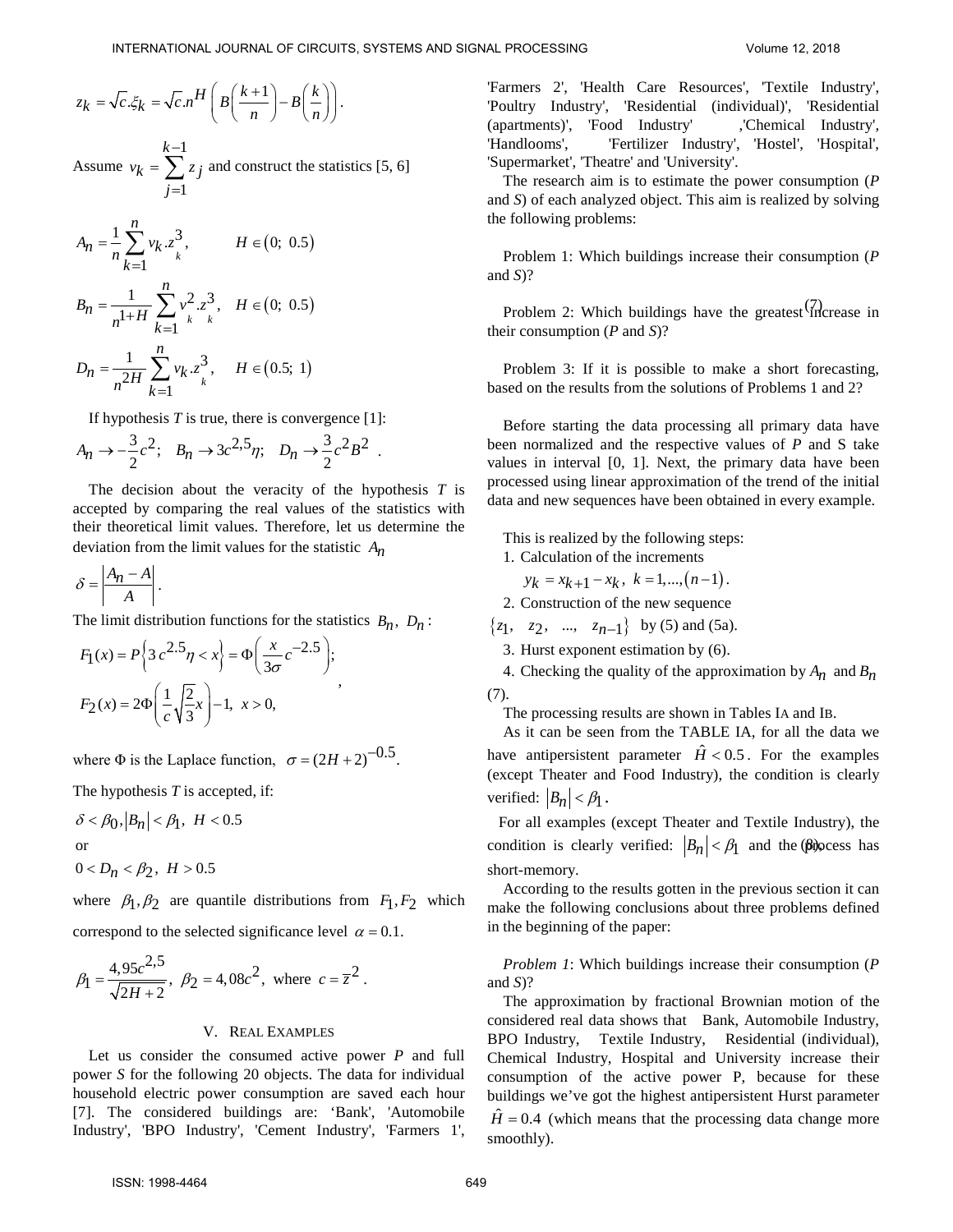TABLE IA ACCESSING RATES OF THE CONSIDERED PARAMETERS FOR CONSUMED ACTIVE POWER *P* 

j.

TABLE IB ACCESSING RATES OF THE CONSIDERED PARAMETERS FOR CONSUMED FULL POWER *S* 

|                                                                                                                                                                                                                                                                                                                                                                                                                                                                                                                                                                                                                                                                                                                                |           |         |          |                  |           |                                   | INTERNATIONAL JOURNAL OF CIRCUITS, SYSTEMS AND SIGNAL PROCESSING                                                                                                                                                                                                                                                                                                                                                                                                       |      |                   |         |         | Volume 12, 2018 |  |
|--------------------------------------------------------------------------------------------------------------------------------------------------------------------------------------------------------------------------------------------------------------------------------------------------------------------------------------------------------------------------------------------------------------------------------------------------------------------------------------------------------------------------------------------------------------------------------------------------------------------------------------------------------------------------------------------------------------------------------|-----------|---------|----------|------------------|-----------|-----------------------------------|------------------------------------------------------------------------------------------------------------------------------------------------------------------------------------------------------------------------------------------------------------------------------------------------------------------------------------------------------------------------------------------------------------------------------------------------------------------------|------|-------------------|---------|---------|-----------------|--|
| <b>TABLE IA</b><br>ACCESSING RATES OF THE CONSIDERED PARAMETERS<br>FOR CONSUMED ACTIVE POWER P                                                                                                                                                                                                                                                                                                                                                                                                                                                                                                                                                                                                                                 |           |         |          |                  |           |                                   | <b>TABLE IB</b><br>ACCESSING RATES OF THE CONSIDERED PARAMETERS<br>FOR CONSUMED FULL POWER S                                                                                                                                                                                                                                                                                                                                                                           |      |                   |         |         |                 |  |
| Analyzed object                                                                                                                                                                                                                                                                                                                                                                                                                                                                                                                                                                                                                                                                                                                | $\hat{H}$ | $A_n$   | $B_n$    | $\boldsymbol{A}$ | $\beta_1$ | $\beta_2$                         | Analyzed object                                                                                                                                                                                                                                                                                                                                                                                                                                                        | Ĥ    | $A_n$             | $B_n$   | A       | $\beta_1$       |  |
| Bank                                                                                                                                                                                                                                                                                                                                                                                                                                                                                                                                                                                                                                                                                                                           | 0.4       | $-1.58$ | 0.22     | $-1.57$          | 2.98      |                                   | Bank                                                                                                                                                                                                                                                                                                                                                                                                                                                                   | 0.4  | $-1.34$           | 0.31    | $-1.47$ | 2.77            |  |
| University                                                                                                                                                                                                                                                                                                                                                                                                                                                                                                                                                                                                                                                                                                                     | 0.4       | $-1.49$ | 0.55     | $-1.62$          | 2.93      |                                   | University                                                                                                                                                                                                                                                                                                                                                                                                                                                             | 0.36 | $-1.25$           | 0.88    | $-1.52$ | 2.10            |  |
| Cement Industry                                                                                                                                                                                                                                                                                                                                                                                                                                                                                                                                                                                                                                                                                                                | 0.1       | $-1.41$ | 1.61     | $-1.51$          | 3.34      | $\equiv$                          | Cement Industry                                                                                                                                                                                                                                                                                                                                                                                                                                                        | 0.24 | $-1.38$           | 1.92    | $-1,29$ | 3.01            |  |
| Automobile<br>Industry                                                                                                                                                                                                                                                                                                                                                                                                                                                                                                                                                                                                                                                                                                         | 0.4       | $-1.54$ | 0.04     | $-1.5$           | 2.99      |                                   | Automobile<br>Industry                                                                                                                                                                                                                                                                                                                                                                                                                                                 | 0.39 | $-1.59$           | 0.2     | $-1.68$ | 2.57            |  |
| <b>BPO</b> Industry                                                                                                                                                                                                                                                                                                                                                                                                                                                                                                                                                                                                                                                                                                            | 0.4       | $-1.72$ | $-1.61$  | $-1.51$          | 5.28      |                                   | <b>BPO</b> Industry                                                                                                                                                                                                                                                                                                                                                                                                                                                    | 0.46 | $-1,87$           | $-1,23$ | $-1.08$ | 4,01            |  |
| Farmers 1                                                                                                                                                                                                                                                                                                                                                                                                                                                                                                                                                                                                                                                                                                                      | 0,3       | $-1.42$ | 1.68     | $-1.5$           | 2.59      |                                   | Farmers 1                                                                                                                                                                                                                                                                                                                                                                                                                                                              | 0.28 | $-1.80$           | 1.32    | $-1.6$  | 2.0006          |  |
| Farmers 2                                                                                                                                                                                                                                                                                                                                                                                                                                                                                                                                                                                                                                                                                                                      | 0.1       | $-3.44$ | $-6.38$  | $-3.57$          | 9.883     |                                   | Farmers 2                                                                                                                                                                                                                                                                                                                                                                                                                                                              | 0,17 | $-3.34$           | $-5.36$ | $-3.03$ | 10.01           |  |
| Health resources                                                                                                                                                                                                                                                                                                                                                                                                                                                                                                                                                                                                                                                                                                               | 0.1       | $-1.5$  | $-1.24$  | $-1.5$           | 3.53      |                                   | Health resources                                                                                                                                                                                                                                                                                                                                                                                                                                                       | 0.28 | $-1.34$           | $-0.99$ | $-1.45$ | 2.44            |  |
| Textile Industry                                                                                                                                                                                                                                                                                                                                                                                                                                                                                                                                                                                                                                                                                                               | 0.4       | 398.8   | $-2.125$ | $-1.5$           | 2.95      | $\overbrace{\phantom{123221111}}$ | Textile Industry                                                                                                                                                                                                                                                                                                                                                                                                                                                       | 0.46 | 201.2             | $-118$  | $-1.8$  | 4.5             |  |
| Poultry Industry                                                                                                                                                                                                                                                                                                                                                                                                                                                                                                                                                                                                                                                                                                               | 0.1       | $-1.47$ | $-1.58$  | $-1.5$           | 3.82      |                                   | Poultry Industry                                                                                                                                                                                                                                                                                                                                                                                                                                                       | 0.18 | $-1.59$           | $-2.21$ | $-1.48$ | 5.77            |  |
| Residential<br>(individual)                                                                                                                                                                                                                                                                                                                                                                                                                                                                                                                                                                                                                                                                                                    | 0.4       | $-1.72$ | $-1.61$  | $-1.51$          | 5.28      |                                   | Residential<br>(individual)                                                                                                                                                                                                                                                                                                                                                                                                                                            | 0.39 | $-1.22$           | $-1.85$ | $-1.50$ | 6.54            |  |
| Residential<br>(Apartments)                                                                                                                                                                                                                                                                                                                                                                                                                                                                                                                                                                                                                                                                                                    | 0.1       | $-1.57$ | $-2.25$  | $-1.5$           | 3.11      |                                   | Residential<br>(Apartments)                                                                                                                                                                                                                                                                                                                                                                                                                                            | 0.2  | $-1.33$           | $-3.77$ | $-1.2$  | 5.5             |  |
| Food Industry                                                                                                                                                                                                                                                                                                                                                                                                                                                                                                                                                                                                                                                                                                                  | 0,1       | $-1.47$ | $-2.98$  | $-1.5$           | 2.83      | $\qquad \qquad -$                 | Food Industry                                                                                                                                                                                                                                                                                                                                                                                                                                                          | 0.17 | $-1.99$           | $-2.42$ | $-1.66$ | 4.5             |  |
| Chemical Industry                                                                                                                                                                                                                                                                                                                                                                                                                                                                                                                                                                                                                                                                                                              | 0.4       | $-1.6$  | 0.09     | $-1.5$           | 2.35      |                                   | Chemical Industry                                                                                                                                                                                                                                                                                                                                                                                                                                                      | 0.36 | $-1.21$           | 0.5     | $-1.01$ | 4.66            |  |
| Handlooms                                                                                                                                                                                                                                                                                                                                                                                                                                                                                                                                                                                                                                                                                                                      | 0.4       | $-1.78$ | 0.46     | $-1.5$           | 2.99      |                                   | Handlooms                                                                                                                                                                                                                                                                                                                                                                                                                                                              | 0.38 | $-1.56$           | 0.43    | $-1.39$ | 2.2             |  |
| Fertilizer Industry                                                                                                                                                                                                                                                                                                                                                                                                                                                                                                                                                                                                                                                                                                            | 0.1       | $-1.56$ | $-0.28$  | $-1.5$           | 2.87      |                                   | Fertilizer Industry                                                                                                                                                                                                                                                                                                                                                                                                                                                    | 0.21 | $-1.88$           | $-0.44$ | $-1.5$  | 2.56            |  |
| Hostel                                                                                                                                                                                                                                                                                                                                                                                                                                                                                                                                                                                                                                                                                                                         | 0.1       | $-1.54$ | $-0.97$  | $-1.5$           | 2.81      |                                   | Hostel                                                                                                                                                                                                                                                                                                                                                                                                                                                                 | 0.11 | $-1.2$            | $-0.5$  | $-1.9$  | 2.4             |  |
| Hospital                                                                                                                                                                                                                                                                                                                                                                                                                                                                                                                                                                                                                                                                                                                       | 0.4       | $-1.47$ | 0.16     | $-1.5$           | 2.91      |                                   | Hospital                                                                                                                                                                                                                                                                                                                                                                                                                                                               | 0.29 | $-1.73$           | 0.12    | $-1.5$  | 2.37            |  |
| Supermarket                                                                                                                                                                                                                                                                                                                                                                                                                                                                                                                                                                                                                                                                                                                    | 0.25      | $-1.51$ | 0.64     | $-1.5$           | 2.16      |                                   | Supermarket                                                                                                                                                                                                                                                                                                                                                                                                                                                            | 0.29 | $-1.58$           | 0.23    | $-1.5$  | 2.89            |  |
| Theater                                                                                                                                                                                                                                                                                                                                                                                                                                                                                                                                                                                                                                                                                                                        | 0.1       | $-1.59$ | 3.07     | $-1.5$           | 2.05      |                                   | Theater                                                                                                                                                                                                                                                                                                                                                                                                                                                                | 0.11 | $-1.43$           | 3.55    | $-1.5$  | 2.14            |  |
| The approximation by fractional Brownian motion of the<br>onsidered real data shows that Bank, BPO Industry and<br>extile Industry increase their full power S consumption<br>ecause for these buildings we've got the highest<br>ntipersistent Hurst parameters: $\hat{H} = 0.4$ , $\hat{H} = 0.46$ and<br>$\hat{I} = 0.46$ , respectively (which means that the processing data<br>nange more smoothly).                                                                                                                                                                                                                                                                                                                     |           |         |          |                  |           |                                   | Fractional Brownian motion is used for approximati<br>real object data to estimate a capability of short and long<br>prognosis about an active power $P$ and full pov<br>consumption. Different buildings consumptions have<br>analyzed, and the relevance of the chosen modeling by<br>increments has been evaluated using limit theorems. The<br>methodology is appropriated for short-term prognosis f<br>considered objects except of the Theater and Textile Indu |      |                   |         |         |                 |  |
| <i>Problem 3</i> : Is it possible to make a short forecasting, based<br>in the results from the solutions of <i>Problems 1</i> and 2?<br>All of the approximations have antipersistent character (<br>$\dot{H}$ < 0.5) and it is adequate, if the conditions (5) are satisfied.<br>herefore, it is impossible to construct a short-term forecast.<br>hen other methods will be used for approximation of the<br>nalyzed real data to make more reliable prognoses. But it will<br>e the focus of the future investigations, where some newer<br>chniques such as cluster analysis will be applied.<br>Numerical experiment has shown that for a lot of data it is<br>ossible to implement approximation by fractional Brownian |           |         |          |                  |           |                                   | <b>ACKNOWLEDGMENT</b><br>The present survey has been carried out as a result<br>collaboration between Bulgarian and French teams wo<br>together during the joint project "Cluster analysis of ape<br>time series signals" financed by the Bilateral program<br>"RILA" projects 2017-2018 - Bulgaria - France.<br>O. Barndorff-Nielsen. (1978). Hyperbolic distributions and distri<br> 1 <br>on hyperbolae. Scandinavian Journal of Statistics, vol. 5, № 3, p         |      | <b>REFERENCES</b> |         |         |                 |  |
| otion, but without forecast and with short memory.<br>For the examples Food Industry, Textile Industry and<br>heater conditions (5) are not satisfied, so it means that they<br>an not be assumed as Gaussian processes and it is possible to<br>oproximate them by other distributions.                                                                                                                                                                                                                                                                                                                                                                                                                                       |           |         |          |                  |           |                                   | 157. Available:<br>http://www.jstor.org/stable/4615705?seq=1#page_scan_tab_conte<br>[2] E. Eberlein. "Application of generalized hyperbolic Lévy mot<br><i>finance</i> ", in Lévy Processes – Theory and Application, S<br>International Company AG, 2001, pp. 319-336. Available:<br>https://link.springer.com/chapter/10.1007/978-1-4612-0197-7_14                                                                                                                   |      |                   |         |         |                 |  |
| ISSN: 1998-4464                                                                                                                                                                                                                                                                                                                                                                                                                                                                                                                                                                                                                                                                                                                |           |         |          |                  |           |                                   | 650                                                                                                                                                                                                                                                                                                                                                                                                                                                                    |      |                   |         |         |                 |  |

| Analyzed object             | Ĥ    | $A_n$   | $B_n$   | A       | $\beta_1$ | $\beta_{2}$ |
|-----------------------------|------|---------|---------|---------|-----------|-------------|
| Bank                        | 0.4  | $-1.34$ | 0.31    | $-1.47$ | 2.77      |             |
| University                  | 0.36 | $-1.25$ | 0.88    | $-1.52$ | 2.10      |             |
| Cement Industry             | 0.24 | $-1.38$ | 1.92    | $-1,29$ | 3.01      |             |
| Automobile<br>Industry      | 0.39 | $-1.59$ | 0.2     | $-1.68$ | 2.57      |             |
| <b>BPO</b> Industry         | 0.46 | $-1,87$ | $-1,23$ | $-1.08$ | 4,01      |             |
| Farmers 1                   | 0.28 | $-1.80$ | 1.32    | $-1.6$  | 2.0006    |             |
| Farmers 2                   | 0,17 | $-3.34$ | $-5.36$ | $-3.03$ | 10.01     |             |
| Health resources            | 0.28 | $-1.34$ | $-0.99$ | $-1.45$ | 2.44      |             |
| Textile Industry            | 0.46 | 201.2   | $-118$  | $-1.8$  | 4.5       |             |
| Poultry Industry            | 0.18 | $-1.59$ | $-2.21$ | $-1.48$ | 5.77      |             |
| Residential<br>(individual) | 0.39 | $-1.22$ | $-1.85$ | $-1.50$ | 6.54      |             |
| Residential<br>(Apartments) | 0.2  | $-1.33$ | $-3.77$ | $-1.2$  | 5.5       |             |
| Food Industry               | 0.17 | $-1.99$ | $-2.42$ | $-1.66$ | 4.5       |             |
| Chemical Industry           | 0.36 | $-1.21$ | 0.5     | $-1.01$ | 4.66      |             |
| Handlooms                   | 0.38 | $-1.56$ | 0.43    | $-1.39$ | 2.2       |             |
| Fertilizer Industry         | 0.21 | $-1.88$ | $-0.44$ | $-1.5$  | 2.56      |             |
| Hostel                      | 0.11 | $-1.2$  | $-0.5$  | $-1.9$  | 2.4       |             |
| Hospital                    | 0.29 | $-1.73$ | 0.12    | $-1.5$  | 2.37      |             |
| Supermarket                 | 0.29 | $-1.58$ | 0.23    | $-1.5$  | 2.89      |             |
| Theater                     | 0.11 | $-1.43$ | 3.55    | $-1.5$  | 2.14      |             |

#### VI. CONCLUSION

Fractional Brownian motion is used for approximation of real object data to estimate a capability of short and long-term prognosis about an active power *P* and full power *S* consumption. Different buildings consumptions have been analyzed, and the relevance of the chosen modeling by fBm increments has been evaluated using limit theorems. The used methodology is appropriated for short-term prognosis for all considered objects except of the Theater and Textile Industry.

#### ACKNOWLEDGMENT

The present survey has been carried out as a result of the collaboration between Bulgarian and French teams working together during the joint project "Cluster analysis of aperiodic time series signals" financed by the Bilateral program PHC "RILA" projects 2017-2018 – Bulgaria – France.

#### **REFERENCES**

[1] O. Barndorff-Nielsen. (1978). Hyperbolic distributions and distributions on hyperbolae. *Scandinavian Journal of Statistics*, vol. 5, № 3, pp. 151– 157. Available:

http://www.jstor.org/stable/4615705?seq=1#page\_scan\_tab\_contents

[2] E. Eberlein. "*Application of generalized hyperbolic Lévy motions to finance"*, in Lévy Processes – Theory and Application, Springer International Company AG, 2001, pp. 319-336. Available: https://link.springer.com/chapter/10.1007/978-1-4612-0197-7\_14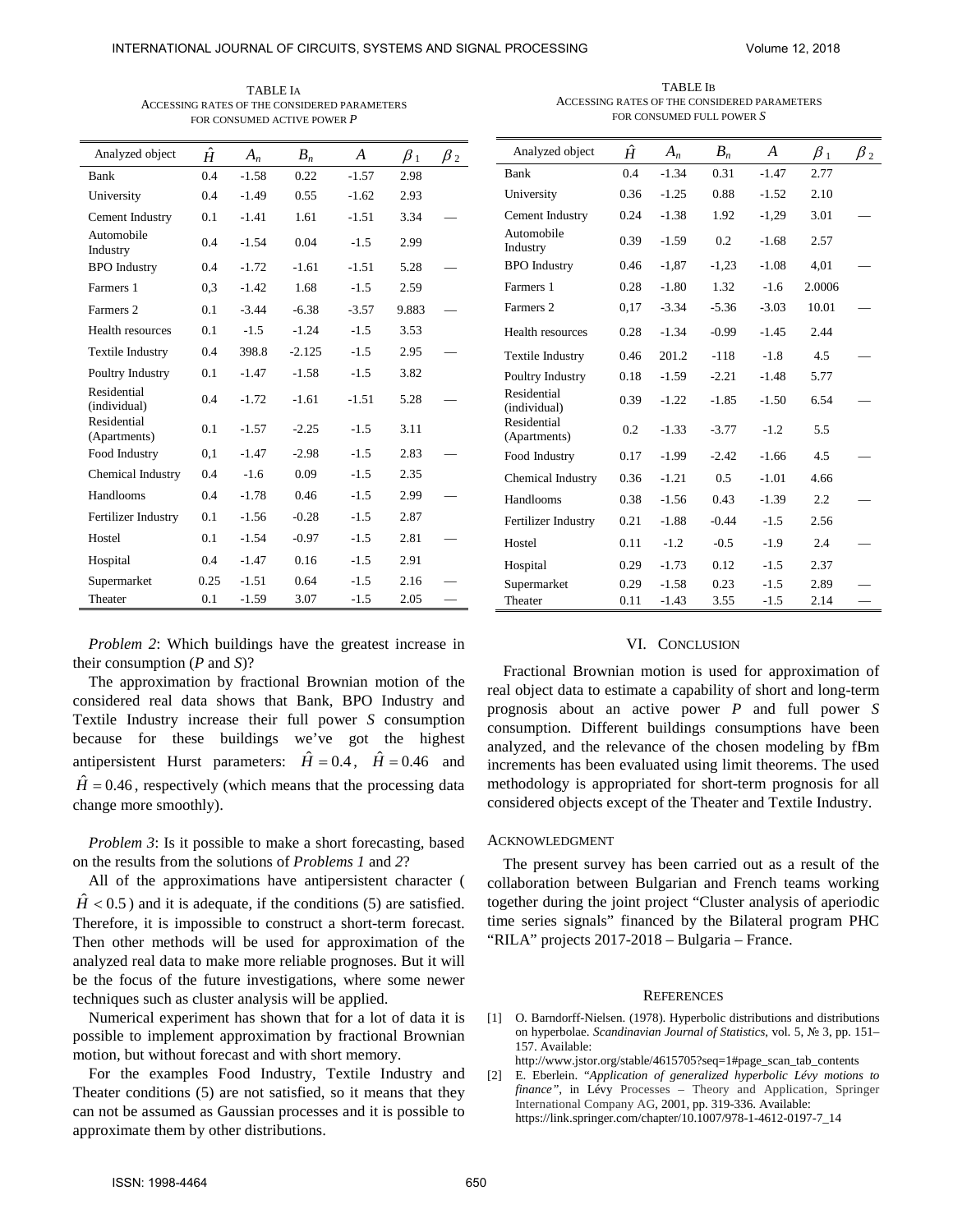- [3] O. E. Barndorff-Nielsen, N. Shephard. (2001).<sup>2</sup>" *Modelling by Levy processes for financial econometrics*", in Lévy Processes – Theory and Application, Springer International Company AG, 2001, pp. 283-318. Available: https://link.springer.com/chapter/10.1007/978-1-4612-0197-7\_13
- [4] O. E. Barndorff-Nielsen, T. Mikosch. (2012). "*I*. *A tutorial on Levy processes", "II. Distribution, Pathwise and Structural Results"* in Lévy Processes – Theory and Application, Birkhäuser, Boston, 2001, pp. 1- 106. Available: https://books.google.bg/books?hl=bg&lr=&id=uInbBwAAQBAJ&oi=fn d&pg=PR7&dq=%5B4%5D%09O.+E.+Barndorff-Nielsen,+T.+Mikosch.+(2012).+L%C3%A9vy+processes:+theory+and+

applications&ots=EaHSsdkb9- &sig=pZFIa799TAffeUyWDQRAFqNHhbs&redir\_esc=y#v=onepage& q&f=false

- [5] I. Nourdin, F. G. Viens. (2009). Density formula and concentration inequalities with Malliavin calculus, *Electronic Journal of Probability*, № 14, pp. 2287-2300.
- [6] I. Nourdin, D. Nualart, C. Tudor. (2010). Central and non-central limit the orems for weighted power variations of fractional Brownian motion. *Annual of Institute H. Poincaré Probability Statistics*, vol. 46, № 4, pp. 1055-1079.
- [7] Individual household electric power consumption https://archive.ics.uci.edu/ml/datasets.html?format=&task=&att=&area= &numAtt=&numIns=&type=ts&sort=nameUp&view=table



**Valeria Bondarenko** was born in Kiev, Ukrainian, in 1986. She received B.S., M.S. degrees and studied graduate school in Science in Applied Mathematics (System Analysis Control) from the National Technical University of Ukraine "KPI", Institute of Applied System Analysis. She defends a Ph.D. thesis in Engineering Science with the National

Technical University of Ukraine "KPI", Institute of Applied System Analysis at 2017.

From 2006 to 2007 she works as a Research assistant, with the National Technical University of Ukraine "KPI", Department of Applied Mathematics, National Academy of Sciences of Ukraine. During the period 2007-2010 she is an Economist-Analyst at the Joint Stock Company the State Export-Import Bank of Ukraine (JSC Ukreximbank). After that from 2010 to 2014 she become a Doctoral assistant with the National Technical University of Ukraine "KPI", Institute of Applied System Analysis, National Academy of Sciences of Ukraine. During December 2014 – August 2016 she is a Research assistant with the National Technical University of Ukraine "KPI", Research Institute of Information Processes, National Academy of Sciences of Ukraine. From September of 2016 to June 2017 she makes a mobility with in the Institut de recherche en Communications et Cybernétique de Nantes IRCCyN, Ecole Centrale de Nantes. From October 2017 till now she is a Research assistant with in the University of Beira, Covilha. Her research interests include Econometrics and Time Series Analysis; Control theory; Modeling of Financial Securities Dynamics by means Diffusion Models (Various Diffusion Components of the Model); Applied Statistics; Labor Economics; Differential equations. NTERNATIONAL AGOST CONSULTER CONTROL SYSTEM (AND STRUCTURE CONTROL SYSTEM (AND STRUCTURE CONTROL SYSTEM (AND STRUCTURE CONTROL SYSTEM (AND STRUCTURE CONTROL SYSTEM (AND STRUCTURE CONTROL SYSTEM (AND STRUCTURE CONTROL SYS

Mrs. Valeria Bondarenko awards include Cisco Certificate (2007), scholarship "Studienstiftung des Abgeordnetenhauses

von Berlin" (2013-2014), Research intership, Lameta, Montpellier (2016).



**Simona Filipova-Petrakieva** was born in Sofia, Bulgaria, in 1971. She finished Secondary School of Mathematics in Sofia, Bulgaria (1989) with the gold medal and she was on the top of graduated. She received B.S. and M.S. in Electronics and Automatics from the Technical University of Sofia, Bulgaria. She defended a Ph.D. thesis in Electrical Engineering,

Electronics and Automatics, Theory of Electrical Engineering with the Technical University of Sofia, Bulgaria.

From 1994 to 2000 she works as an Assistant Professor with the department Industrial Automation, Faculty of Automation, Technical University of Sofia, Bulgaria. From 1994 to 2000 she also is an Editor-in-Chief of the journal PC Magazine – Bulgaria. From 2000 to 2009 she works as an Assistant Professor with the department Theory of Electrical Engineering, Faculty of Automation, Technical University of Sofia, Bulgaria. From 2009 till now she teaches there as an Associate Professor. Her research interests include Theory of Electrical Engineering, Neural Networks, Cluster Analysis, Graphs Theory, Interval Methods for Analysis and Synthesis of Linear Circuits and Systems, Discrete Event Systems, Discrete Structures in Mathematics, Chaotic Theory for Information Transmission, Brownian Motion Theory. Hers teaching activities become in courses: "Theory of Electrical Engineering" (2001 till now) and "Discrete structures in Mathematics" (2008 till now), Technical University of Sofia, Sofia, Bulgaria.

Mrs. Simona Petrakieva has excellent communication skills gain through the participation in ERASMUS+ teaching mobility program. She is manager and scientific advisor of national and international research projects, and reviewer for *Journal of Abstract and Applied Analysis, Journal of Applied Numerical Mathematics, Journal of Mathematical Communication, Arabian Journal for Science and Engineering, etc.*



**Ina Taralova** received the Bachelor's degree in control engineering and the Master's degree in robotics, both from Sofia Technical University, France, and the Ph.D. degree in nonlinear system dynamics from INSA (Institut National des Sciences Appliquées), Toulouse, France, in 1996.

She became a Marie-Curie Post-Doctoral Fellow, in the Department of Electrical and Electronic Engineering, University College Dublin, Dublin, Ireland, in 1997, conducting research on nonlinear circuit dynamics. She then worked as a Research Associate at the Control Systems Centre, UMIST, Manchester, U.K.

Since 2000, she has been Assistant, and after Associate Professor, at Ecole Centrale de Nantes, Nantes, France, teaching control engineering, optimization, research